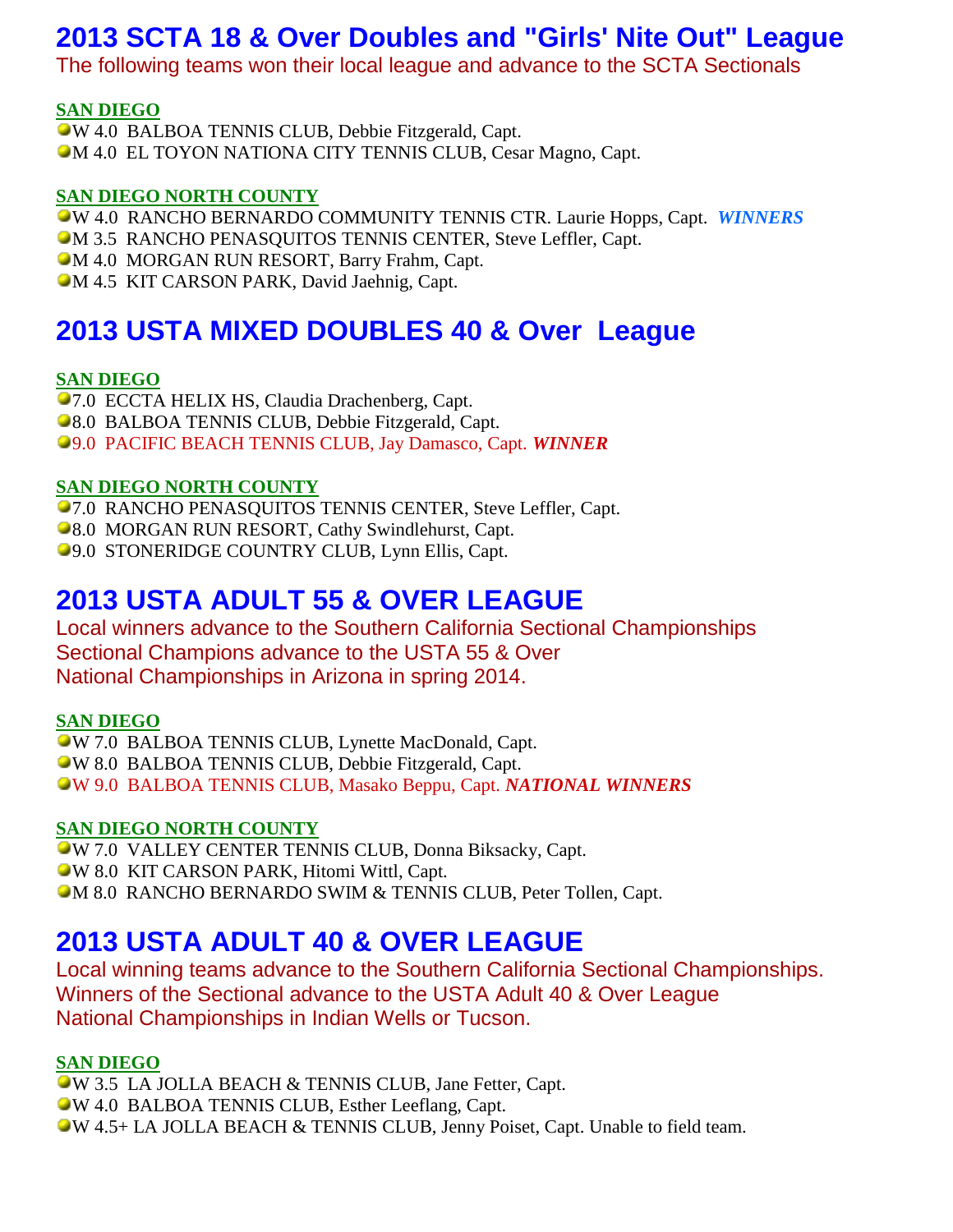BALBOA TENNIS CLUB, Miki Shintani, Capt. M 4.0 BALBOA TENNIS CLUB, Craig MacDonald, Capt.

## **SAN DIEGO NORTH COUNTY**

W 3.0 WINNERS TENNIS CLUB, Crista Hubbard, Capt*. WINNERS* W 3.5 LOMAS SANTA FE COUNTRY CLUB, Dominique Nielander, Capt. *WINNERS* W 4.0 KIT CARSON PARK, Susan Bourcy, Capt. W 4.5+ PALACIO DEL MAR, Tina Giubilato, Capt. *WINNERS* M 4.0 RANCHO PENASQUITOS TENNIS CENTER, Steve Leffler, Capt. M 4.5+ CARMEL VALLEY TENNIS CLUB, John Broderick, Capt.

## The following team advanced to the SCTA Area/District Playoffs as a Wild Card. Winner advances to the SCTA Sectionals Championships.

## **SAN DIEGO**

W 4.0 BALBOA TENNIS CLUB, Debbie Fitzgerald, Capt. *PLAYOFF WINNERS*

# **2013 USTA ADULT 18 & OVER LEAGUE**

The winning teams advance to the Southern California Sectional Championships. Winners of the Sectional advance to the USTA Adult 18 & Over League National Championships in Indian Wells or Tucson.

## **SAN DIEGO**

W 2.5 SALT CREEK REC CENTER, Sachiko Takada , Capt. *WINNERS* W 3.0 EASTLAKE TENNIS CLUB, Tonia Guzman, Capt W 4.5 BALBOA TENNIS CLUB, Debbie Fitzgerald, Capt.

## **SAN DIEGO NORTH COUNTY**

W 4.5 SURF & TURF TENNIS CLUB, Shelley Susman, Capt. *FINALISTS*

The following local winning teams advance to the SCTA AREA/DISTRICT Playoffs. Winners advance to the SCTA Sectional Championships.

## **SAN DIEGO**

W 3.5 ECCTA, HELIX HIGH, Claudia Drachenberg, Capt. W 4.0 BALBOA TENNIS CLUB, Esther Leeflang, Capt. M 4.0 BALBOA TENNIS CLUB, Joe Udall, Capt. M 4.5 BALBOA TENNIS CLUB, Eric Alm, Capt.

## **SAN DIEGO NORTH COUNTY**

W 3.5 LOMAS SANTA FE COUNTRY CLUB, Keira Kim Capt. *PLAYOFF WINNERS* W 4.0 SURF & TURF TENNIS CLUB, Thanh Huyen, Capt. *PLAYOFF WINNERS* M 4.0 RANCHO BERNARDO COMMUNITY TENNIS CLUB, David Flohre, Capt. M 4.5 EL CAMINO COUNTRY CLUB, Ken Brisbane, Capt.

# **2013 USTA MIXED DOUBLES 18 & Over League**

Local winning teams advance to Southern California Sectional Championships